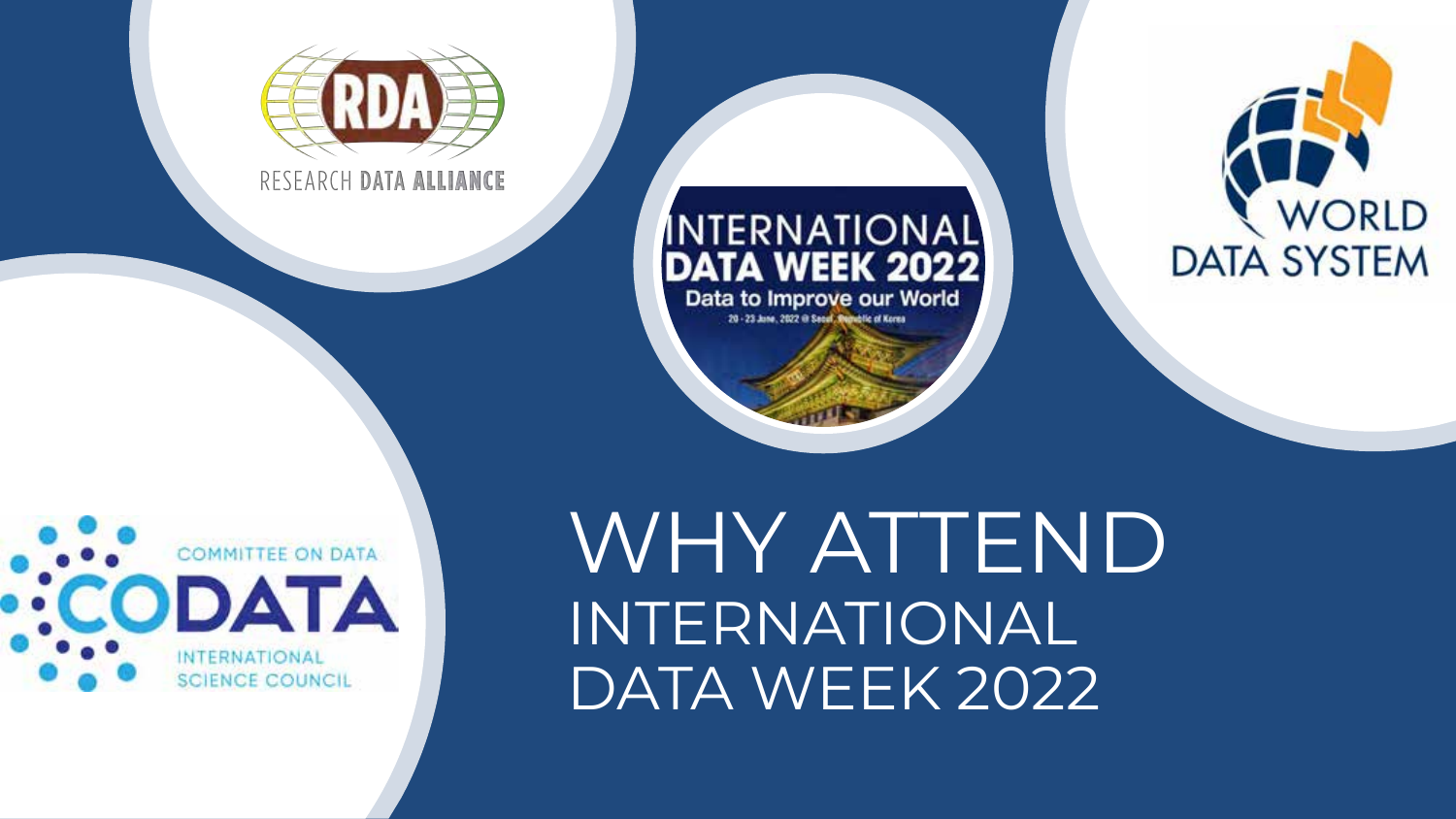20 - 23 June, 2022 @ Seoul, Republic of Korea

**KRISS** 

ned by

# WEBINAR HOSTS

- Prof. Wonsik "Jeff" Shim, Professor Sungkyunkwan University
- Meredith Goins, Executive Director of WDS
- Simon Hodson, Executive Director of **CODATA**
- Hillary Hanahoe, Secretary General of RDA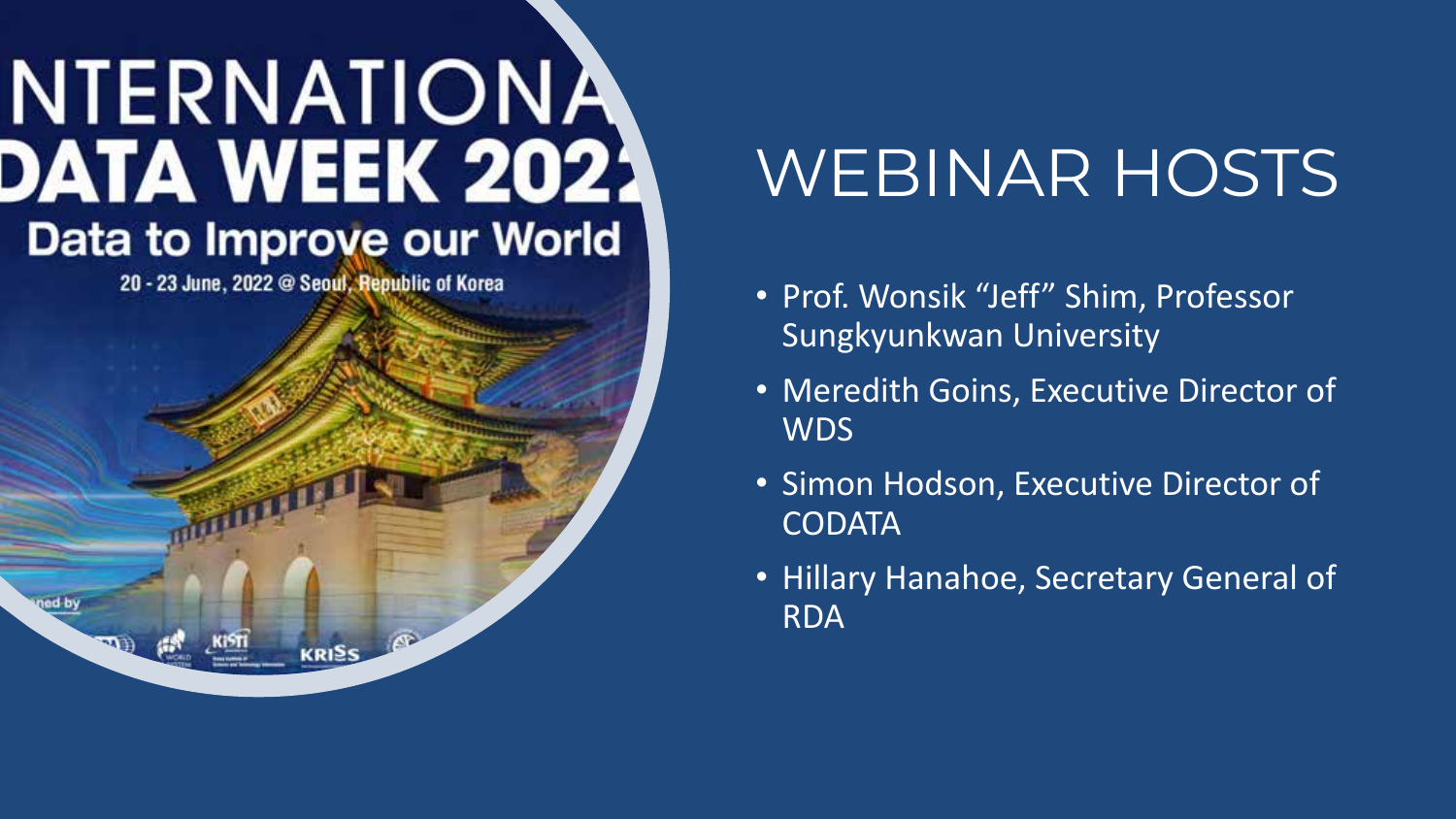## IDW FOUNDERS

### • World Data System [www.worlddatasystem.org](https://www.worlddatasystem.org/)

• Research Data Alliance [www.rd-alliance.org](https://www.rd-alliance.org/)

• CODATA [codata.org](https://codata.org/)





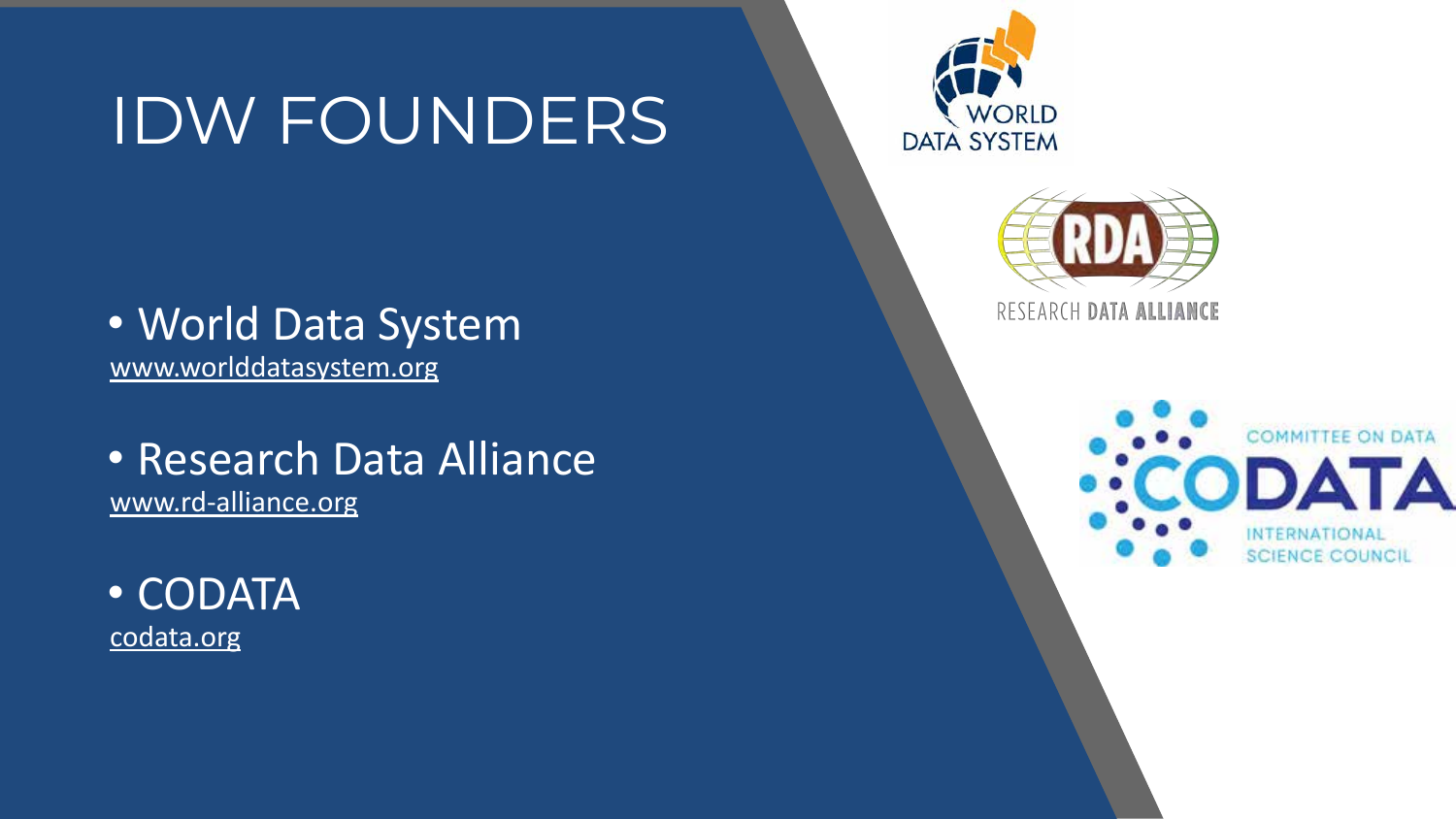# IDW 2022 Local Organizers



### **Korea Institute of Geoscience and Mineral Resources**

Founded in 1976 Domestic and overseas onshore and seabed geological survey, exploration, development, and utilization of underground resources



### **Korea Institute of Oriental Medicine**

Founded in 1994

Professional and systematic R&D and achievements dissemination of oriental medicine theory and technology and its medical practice



Korea Institute of **Science and Technology Information** 

### **Korea Institute of Science and Technology Information**

Founded in 1962 Leading organization to the data ecosystem in Korea National R&D Information and Supercomputing Center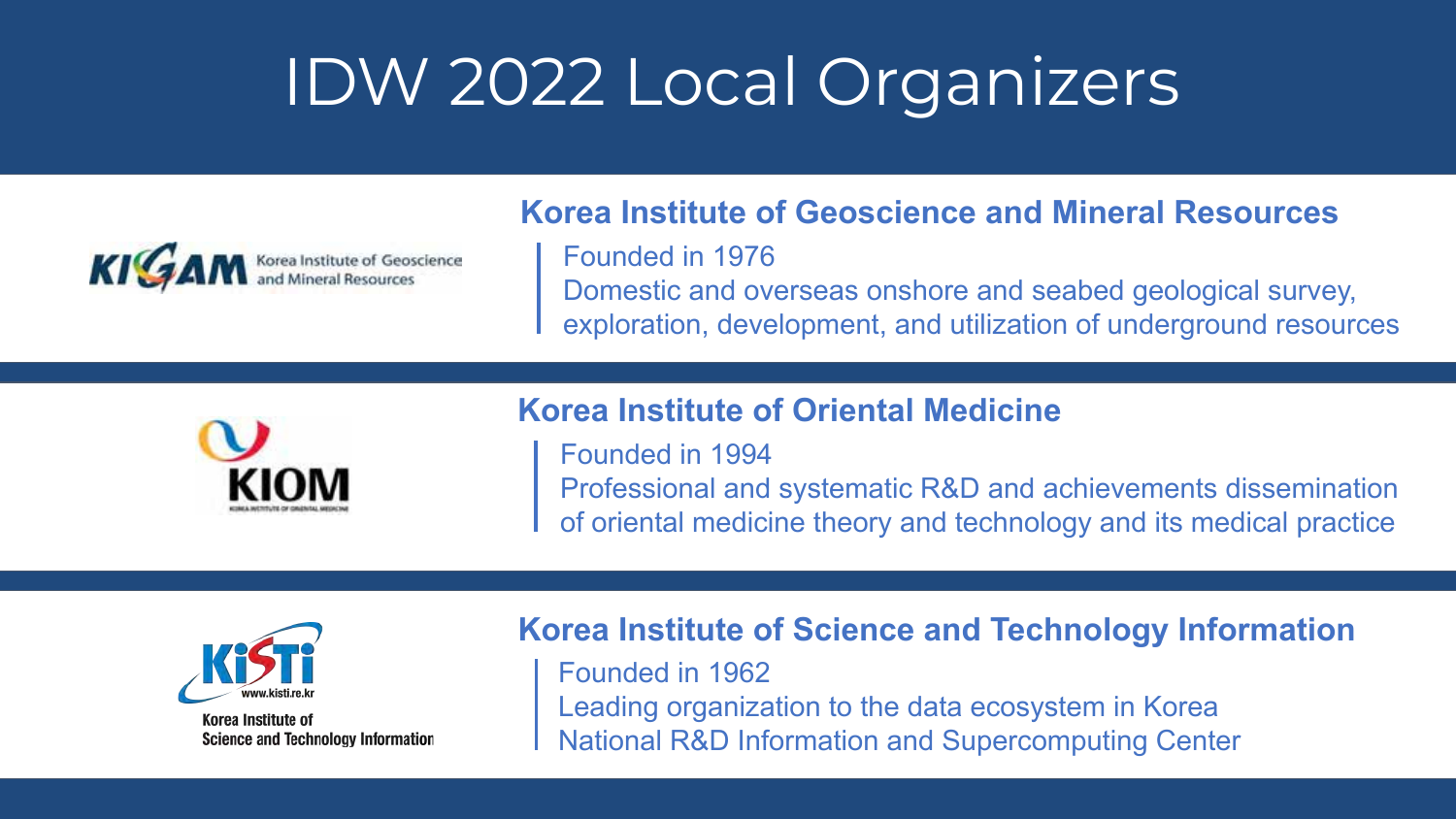# IDW 2022 Local Organizers



### **Korea Research Institute of Standards and Science**

Founded in 1975 Establishment of national standards institutions and related R&D and results dissemination

### **National Library of Korea**



Founded in 1945 A comprehensive and treasured repository of intellectual and informational resources of Korea



### **SungKyunKwan University**

Founded in 1398 Partnered with shinsung since 1996 Among top 100 universities in the world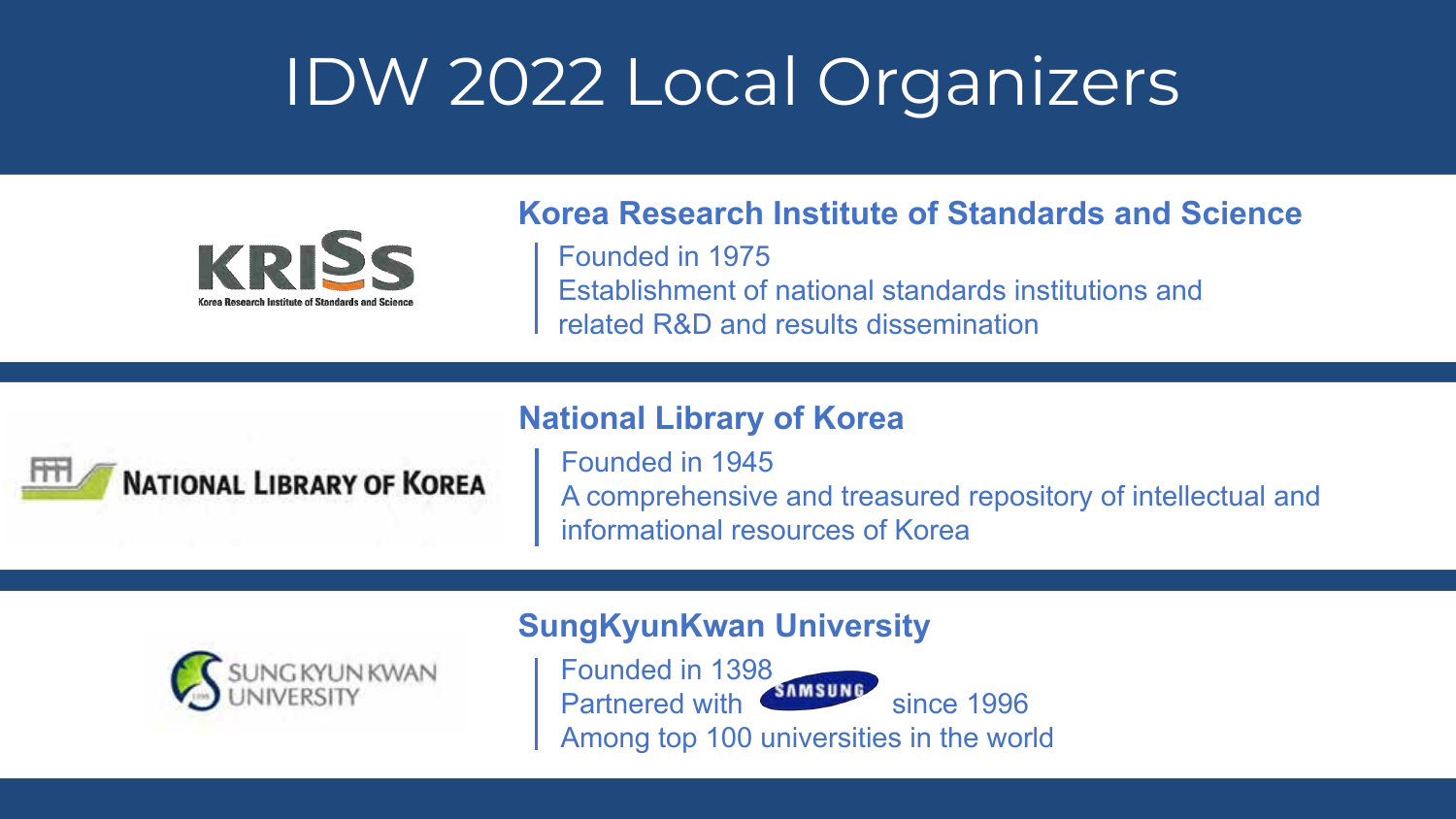### World Data System

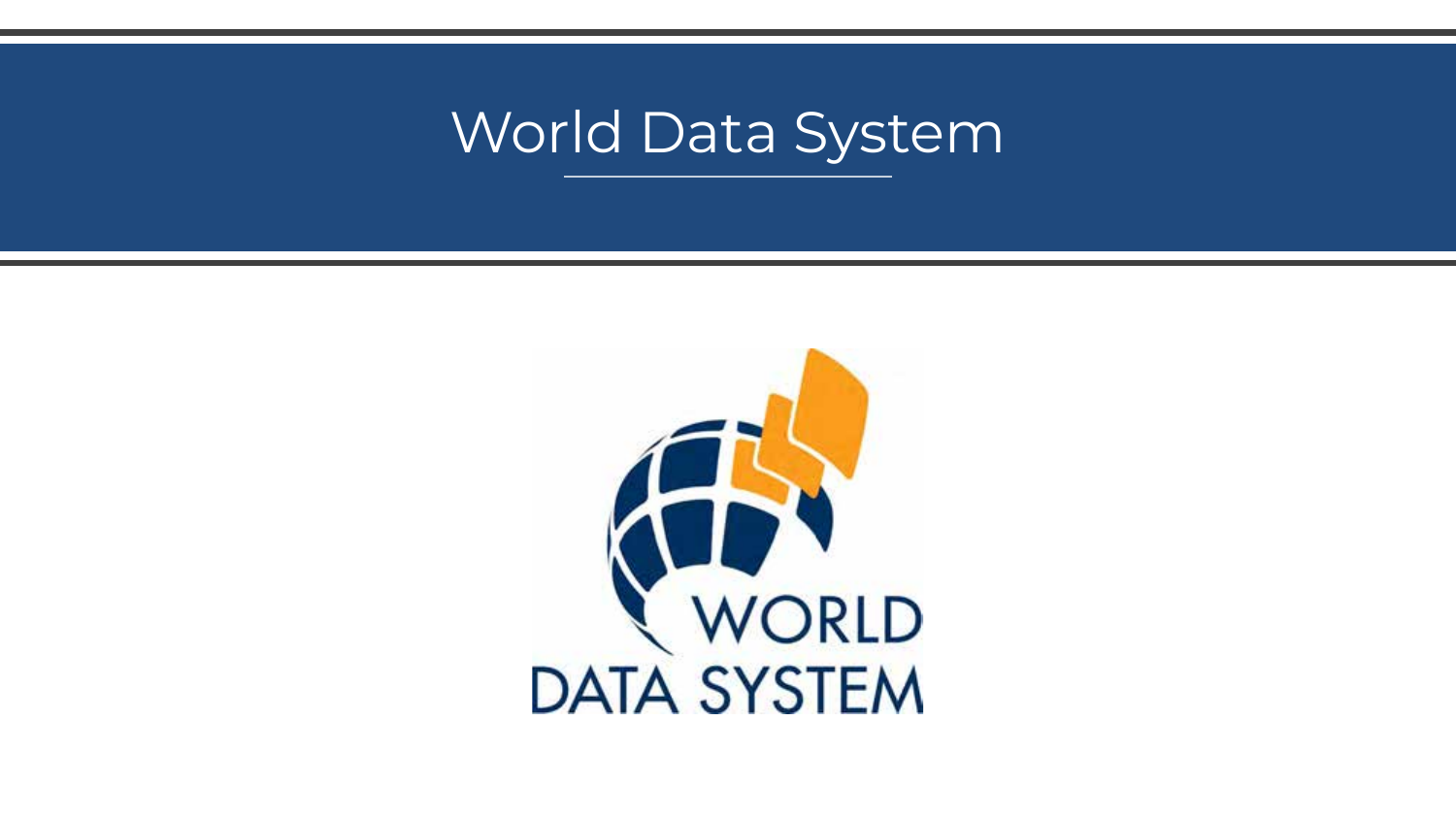

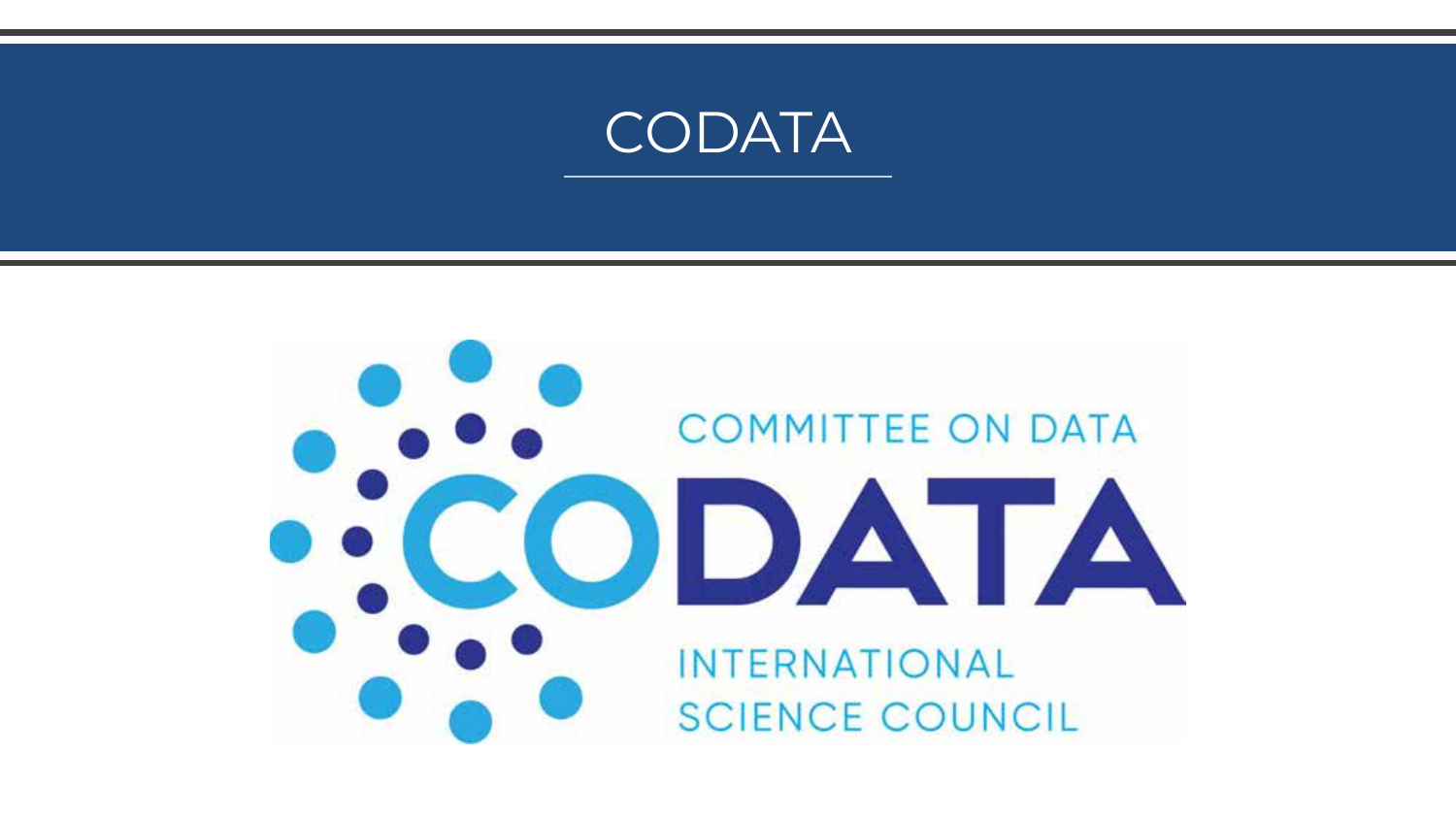### Research Data Alliance



RESEARCH DATA ALLIANCE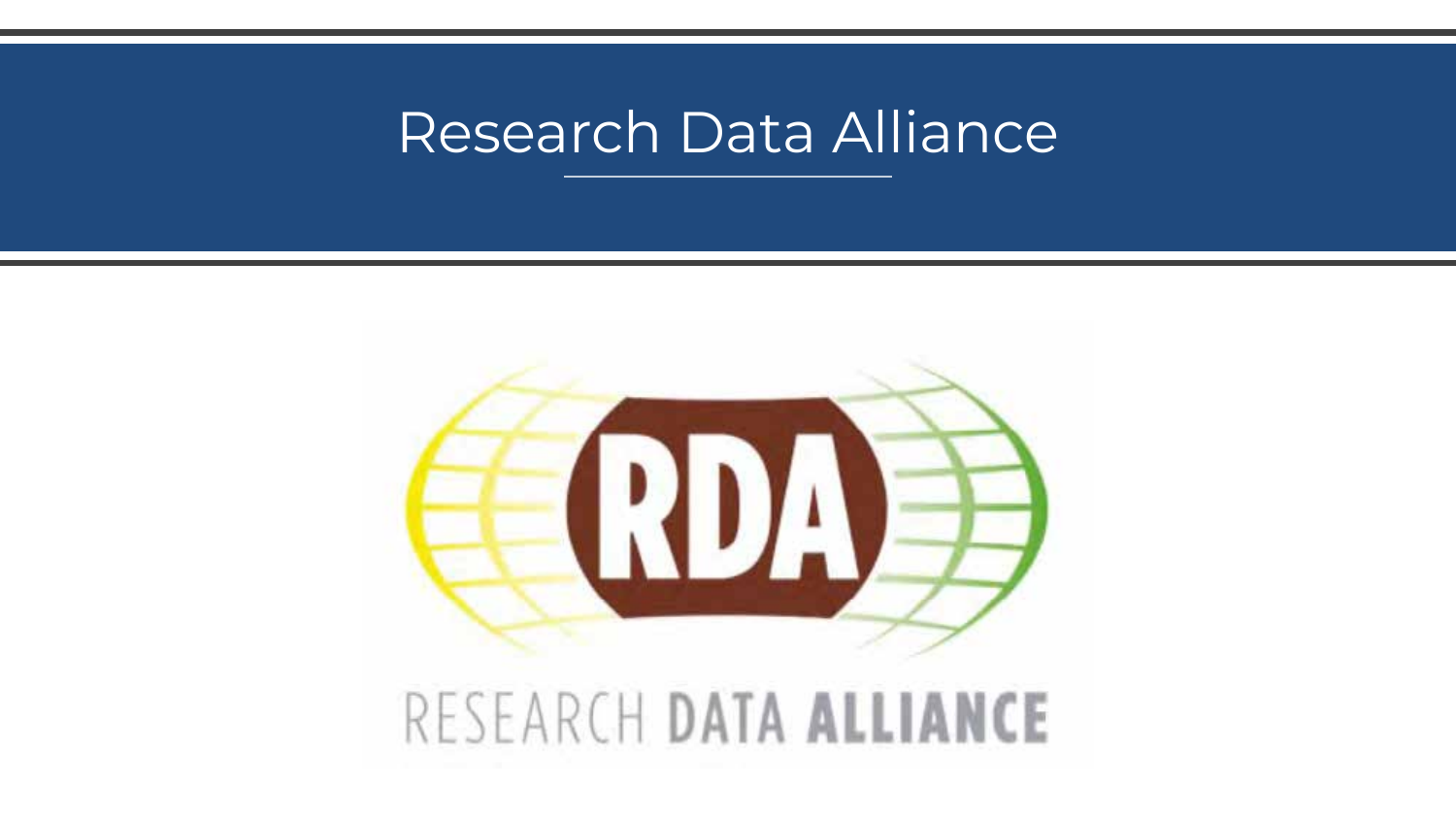# Seoul, Republic of **Korea**

- IDW 2022 Host City
- Emphasis on K-Data and its role in the world's next Industrial Revolution
- Incredible tourist destinations

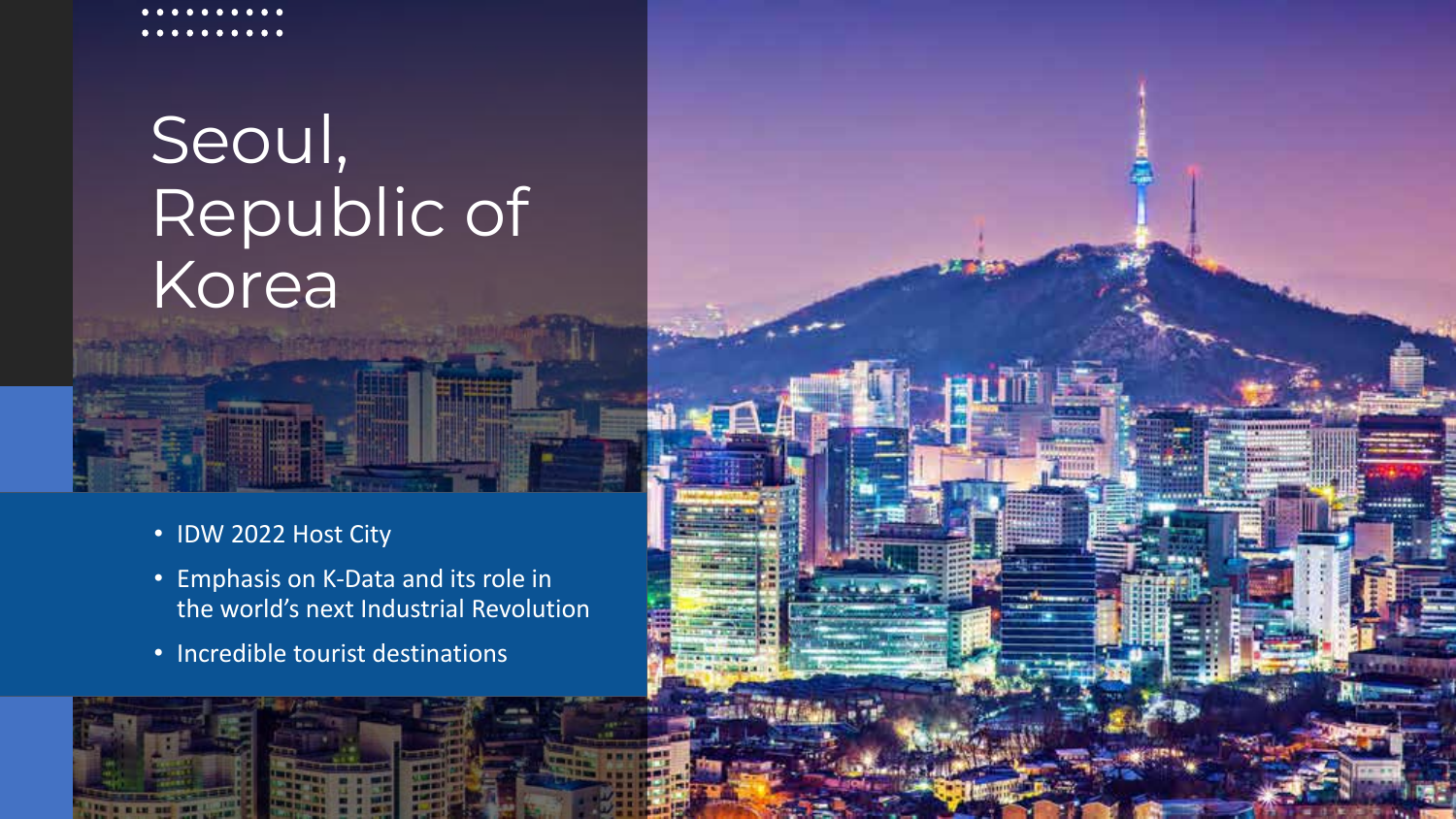# Data to Improve our World

- Research Transparency and Reproducibility
- Data, Research, and Industry: The Interface between Data-intensive Research and Innovation
- Empowering and Enabling Society: Data (Science) Education and Data Literacy
- Transdisciplinary Research and Citizen Science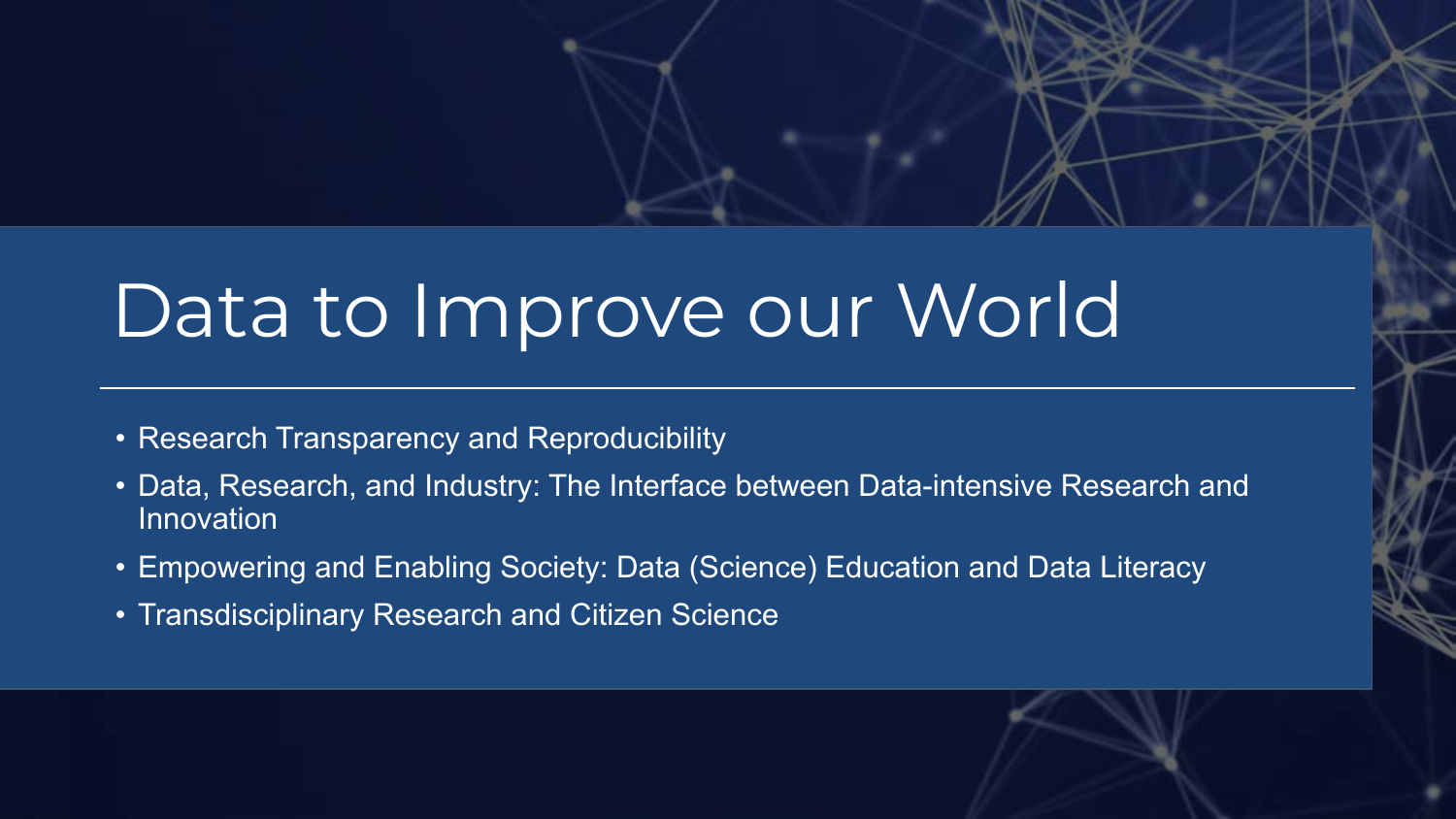

IDW 2022 Programme Snapshot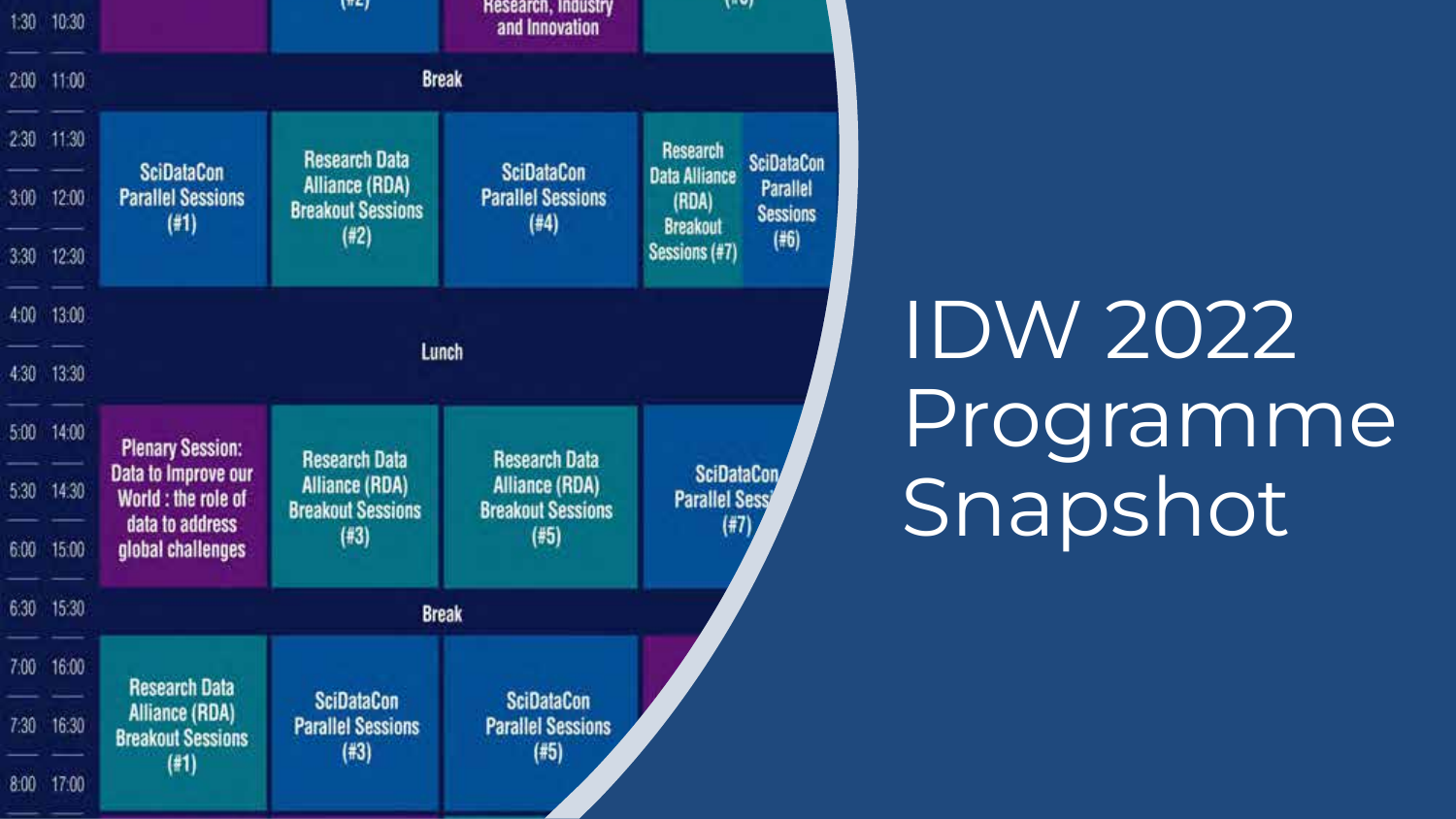IDW Plenary **Sessions** 

### Opening IDW Plenary

20 June 2022, 9:00 Korea Standard Time (KST)

Opening Remarks from Organizers including remarks from Korean dignitaries and special performances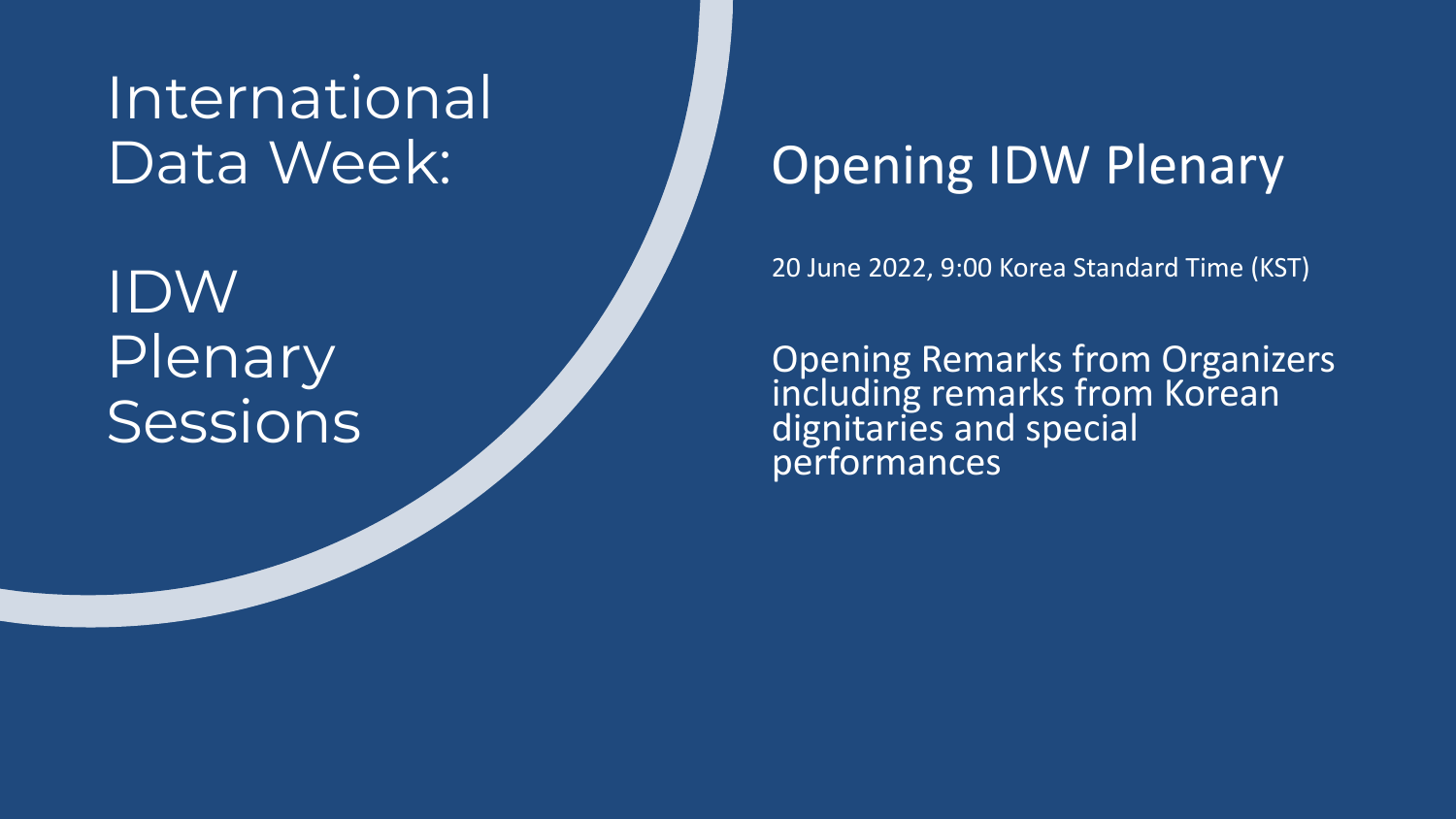## IDW Plenary Sessions

Data to Improve our<br>World: the Role of Data to Address Global Challenges

### 20 June 2022, 14:00 KST

Dr. Christopher J.L. Murray, Institute for Health Metrics and Evaluation, Director



Yana Gevorgyan, Group on Earth Observations, Director of Secretariat



Connie Nshemereirwe, Future Africa at the University of Pretoria, Director of the African Science Leadership Programme



Claire Melamed, Global Partnership for Sustainable Development Data, Chief Executive Officer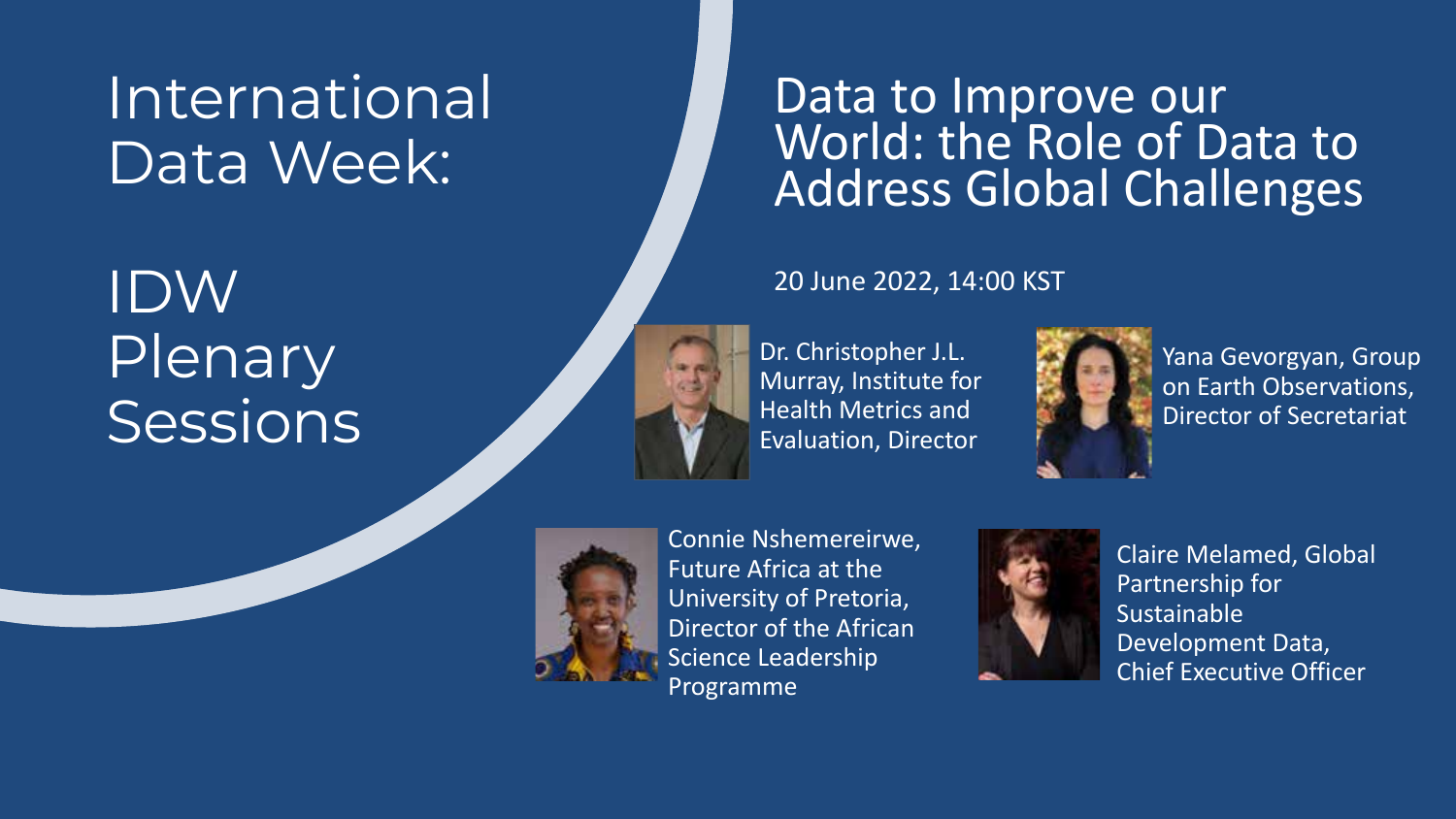IDW Plenary<br>Sessions

Research Transparency, Accountability and **Reproducibility** 

21 June 2022 8:30 KST



In Jae Lee, Seoul National University of Education, Professor of Dept. of Ethics Education



Mai Har Sham, University of Hong Kong (CUHK), Pro-Vice-Chancellor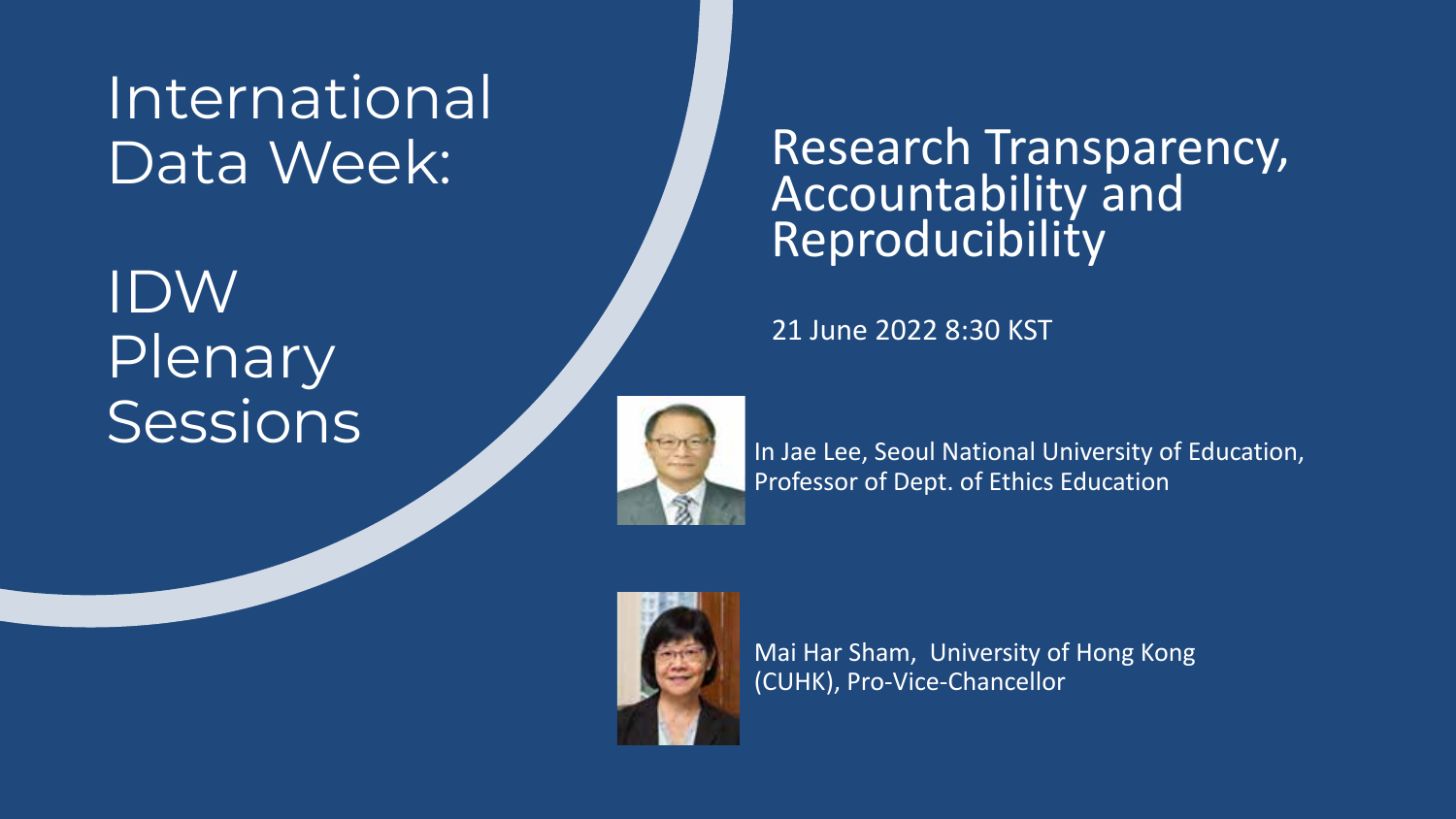## IDW Plenary Sessions



Prof. Dr. Noorsadah Abd. Rahman, Institute for Advanced Studies, University of Malaya. Fellow of the Malaysian Academy of Sciences., Chairperson of the Malaysian Open Science Alliance (MOSA)



Dr. Kwangnam Choi, Korea Institute of Science and Technology Information, General Director of Div. of National Science & Technology Data

Bianca Amaro, Brazilian Institute of Information on Science and Technology, Coordinator of the Brazilian Open Sciences Program



Heather Joseph, Scholarly Publishing and Academic Resources Coalition (SPARC),

### 21 June 2022, 17:30 KST

**Globally** 

Dr. Eunjung Shin, Science and Technology Policy Institute (STEPI), Research Fellow



State of Open Science

Dr. Tshiamo Motshegwa, African Open Science Platform, Strategy, Planning and Partnerships, Director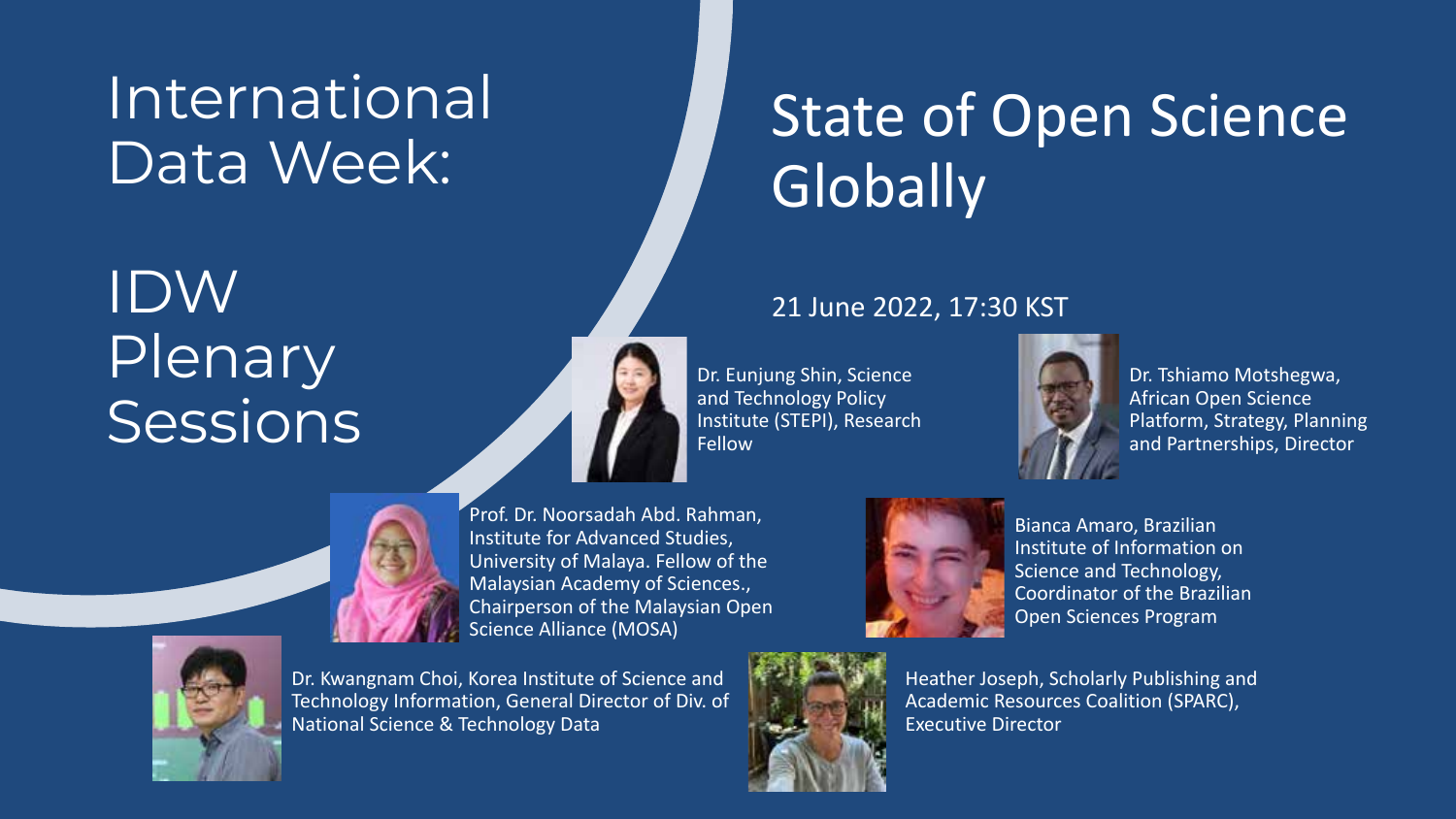## IDW **Plenary** Sessions



Rosie Hicks, Australian Research Data Commons, Chief Executive Officer



Jungsun Kim, LG Uplus/ CDO/ Data Biz Unit, Expert Adviser



Jong Gun Lee, Hanwha Enterprise Blockchain Corp., Chief Visionary Officer (CVO)

### Data-intensive Research, Industry and Innovation

### 23 June 2022, 08:30 KST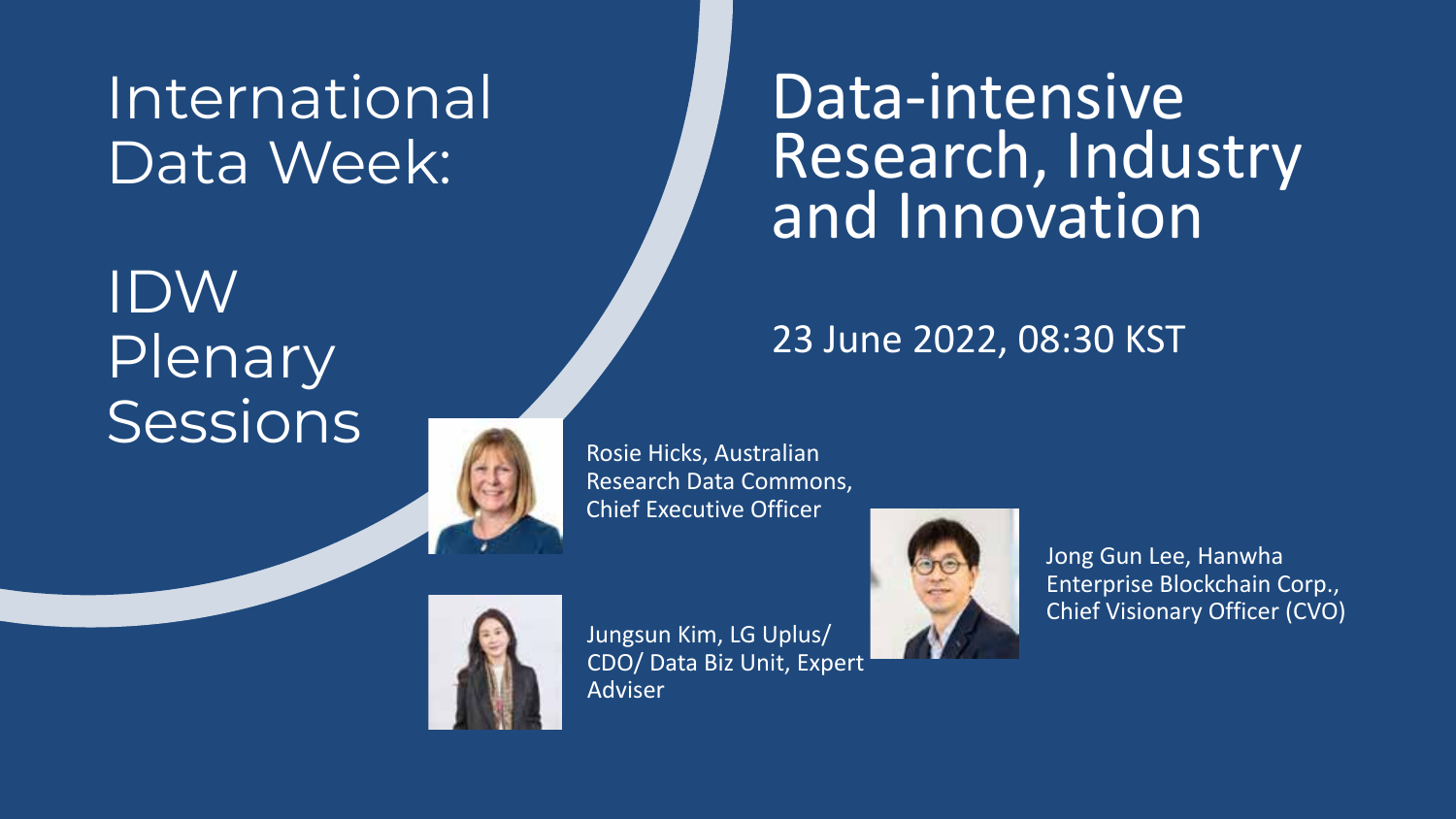## IDW Plenary Sessions and the Company of the Company of the Company of the Session of the Session of the Session of the Company of the Company of the Session of the Company of the Company of the Company of the Company of the Company of

Empowering and Enabling Society: Data Science and Stewardship Education and Data Literacy

23 June 2022, 8:30 KST



Analyses and Risk Communication, School of Public Health, University of Washington, Seattle, Professor and **Director** 



Dr. David Castle University of Victoria School of Public Administration and Gustavson School of Business, Professor



Dr. Rajesh Tandon Participatory Research in Asia (PRIA), Founder-President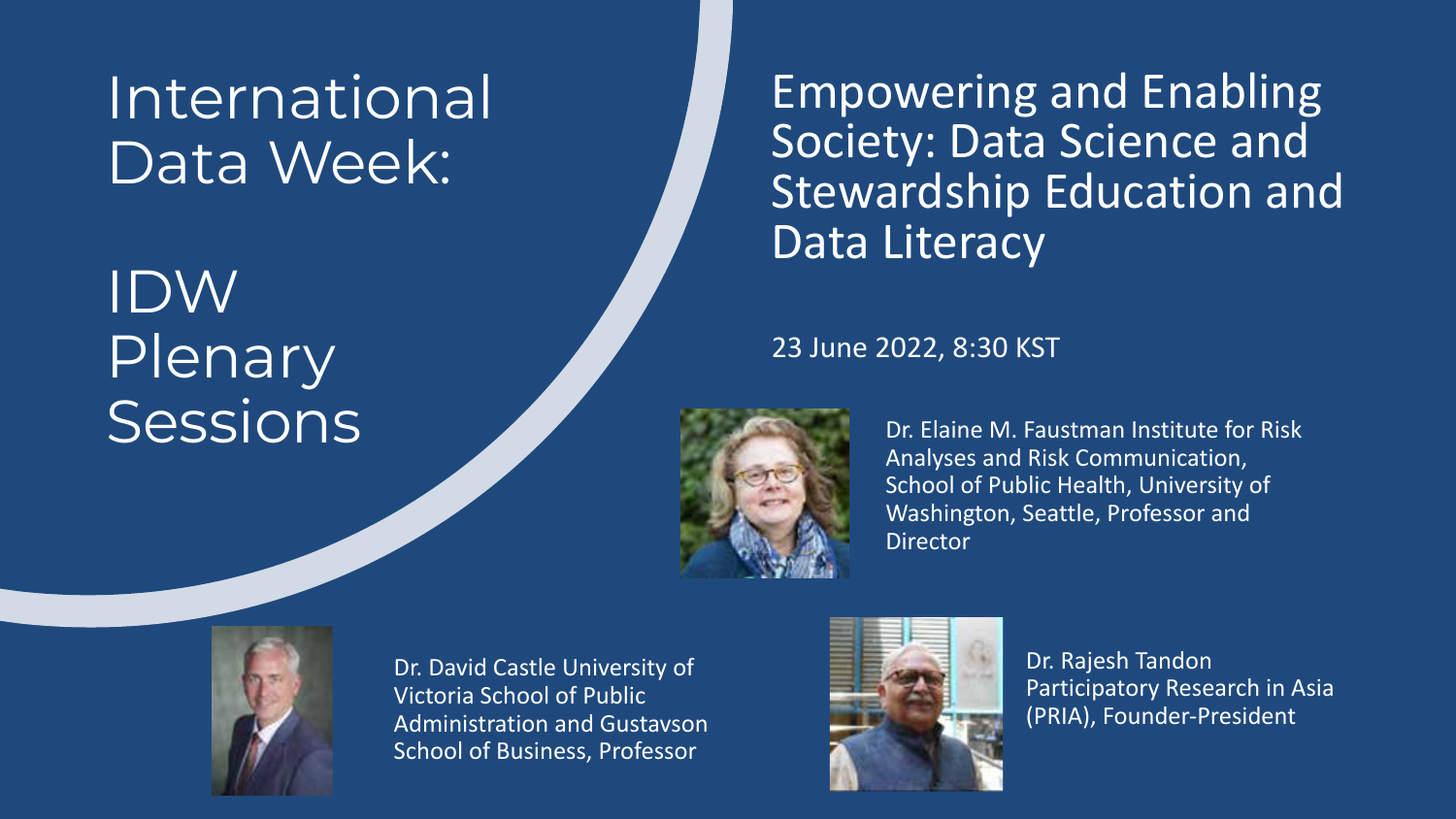## IDW Plenary **Sessions**

Science and Society: Data in Citizen Science and Transdisciplinary Research

### 23 June 2022, 16:00 KST

Prof. Wonsik "Jeff" Shim, Sungkyunkwan University, Professor



Dr. Jevin West, University of Washington, Associate Professor



Dr. Marjan Grootveld, Data Archiving and Networked Services (DANS), Research Data Expert Team Leader



Dr. Michelle Barker, Research Software Alliance, Director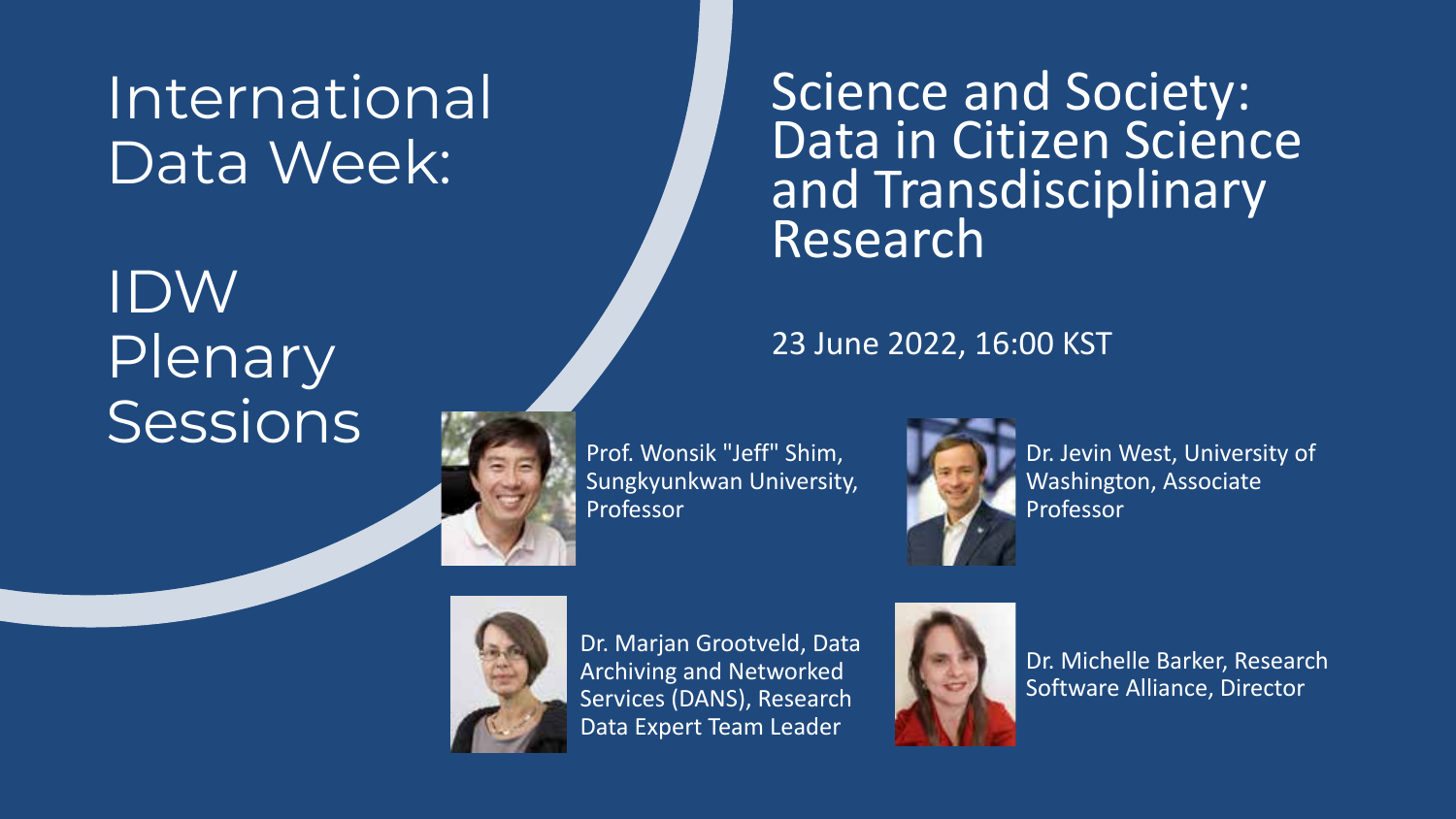## IDW Plenary **Sessions**

### Closing IDW Plenary

23 June 2022, 18:00 KST

Closing remarks Announcements for future International Data Week locations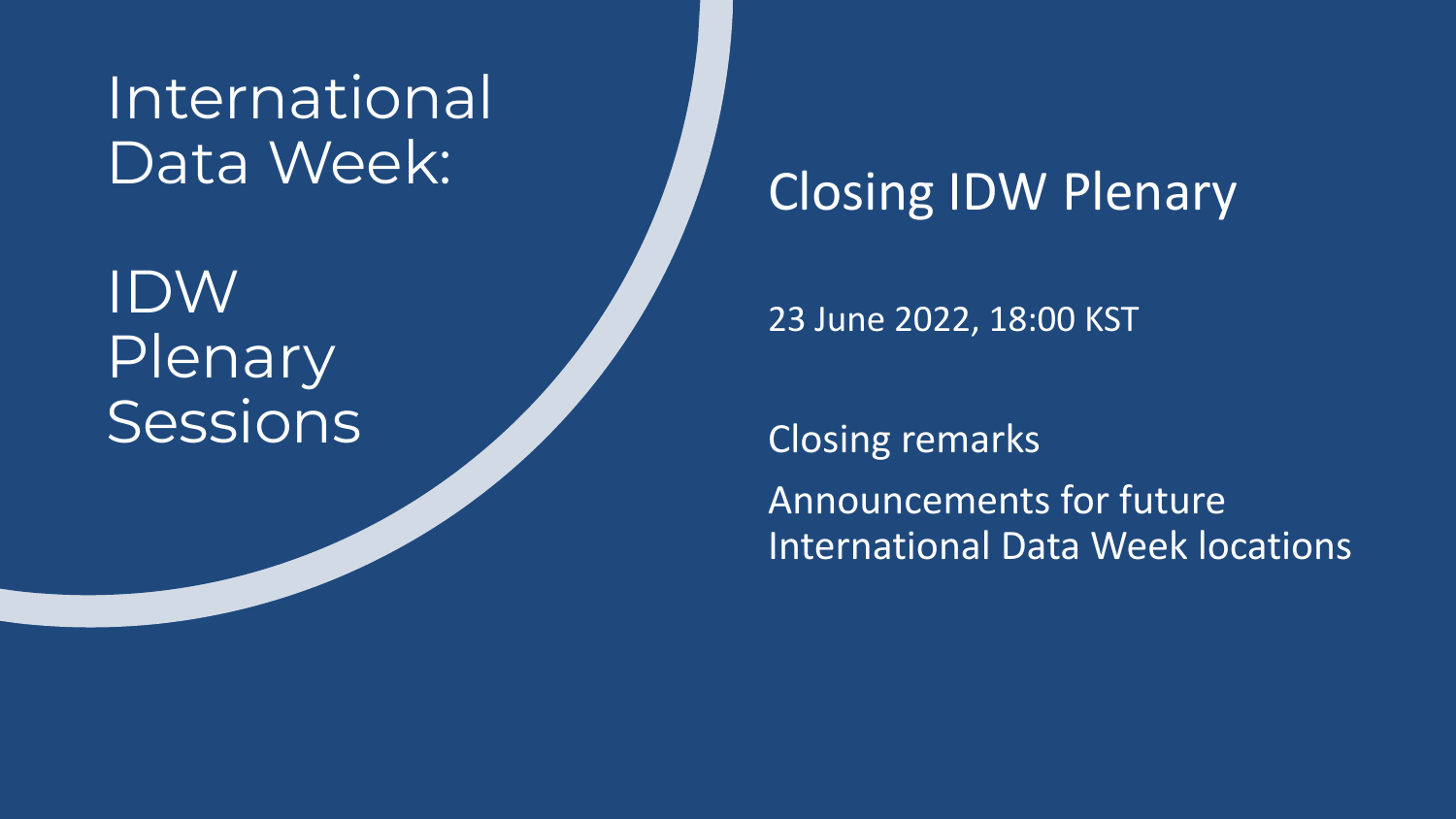#### **DATA CON** 5CI

TO IMPROVE OUR WORLD"

DATA WEEK 2022

https://www.scidatacon.org/IDW-2022/

Components of International Data Week

### **SciDataCon**



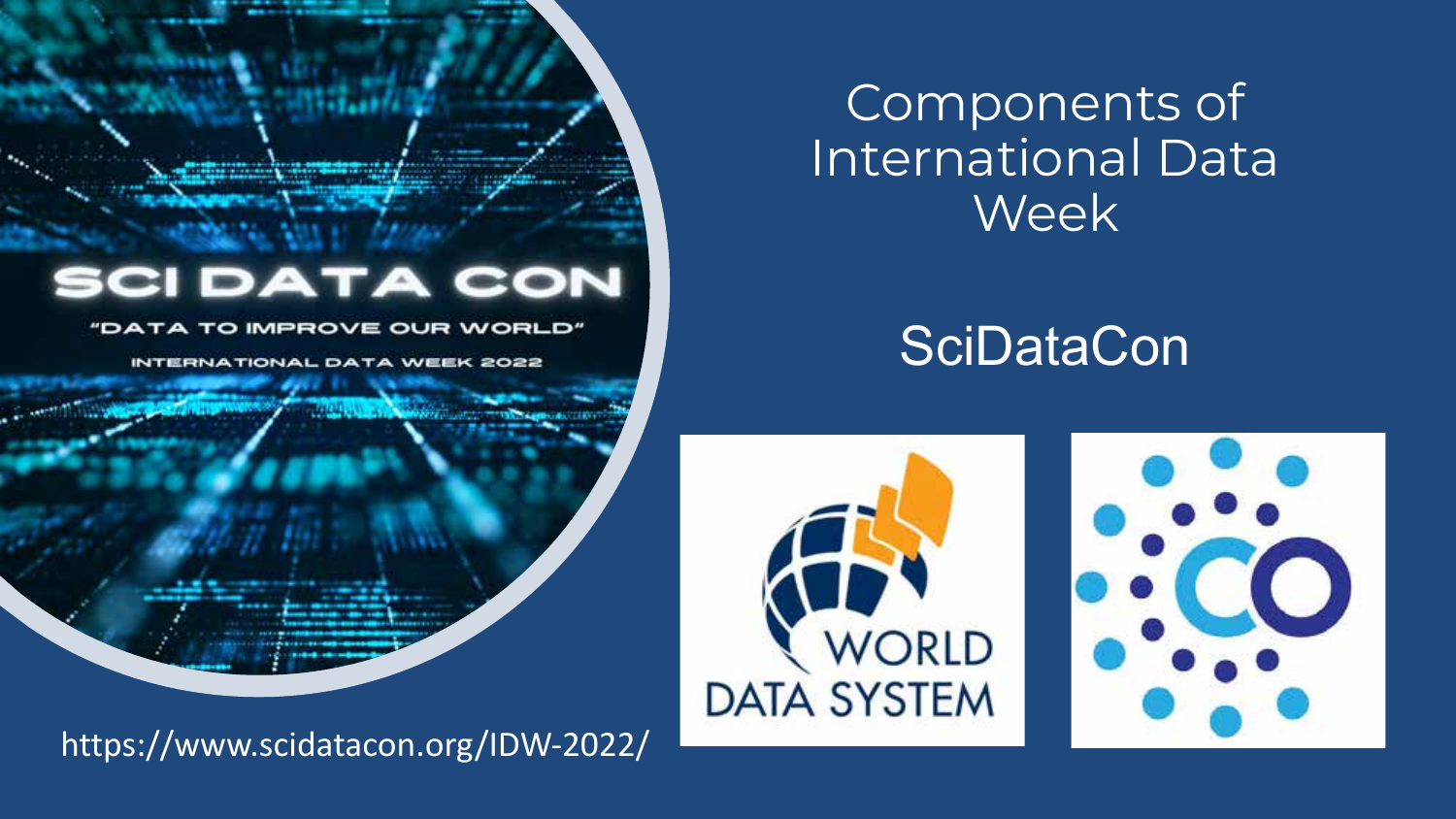# SciDataCon Themes and Highlights

- Data and Research
- Data Science and Data Analysis
- Data Stewardship
- Policy and Practice of Data in Research
- Data and Education
- Data, Society, Ethics, and Politics
- Open Data, Innovation, Industry and Development

SciDataCon will include session topics such as Global cooperation on FAIR data policies, AI and reproducibility, Interoperability, Vocabularies, Representation of Units, strands on health data, on disaster and SDG data, a number of sessions from particular domains, including psychology, food science, nanomaterials, biodiversity and more.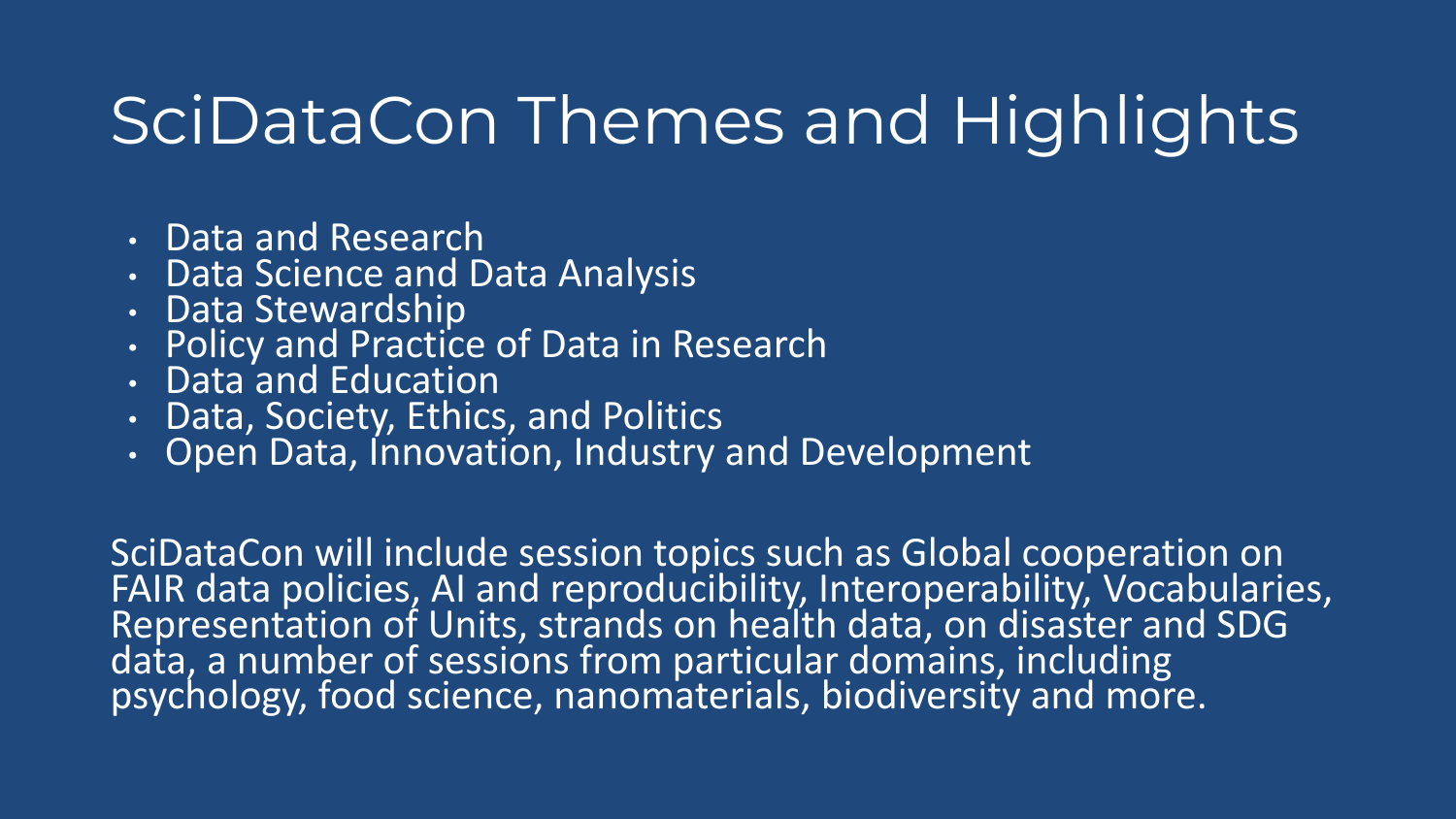# RDA 19th Plenary **Meeting**

20-23 June 2022 Seoul, Republic of Korea

> Components of International Data Week cont.

[www.rd-alliance.org/plenaries/rda-19th-plenary](http://www.rd-alliance.org/plenaries/rda-19th-plenary) 

Within the framework of International Data Week - IDW2022.org

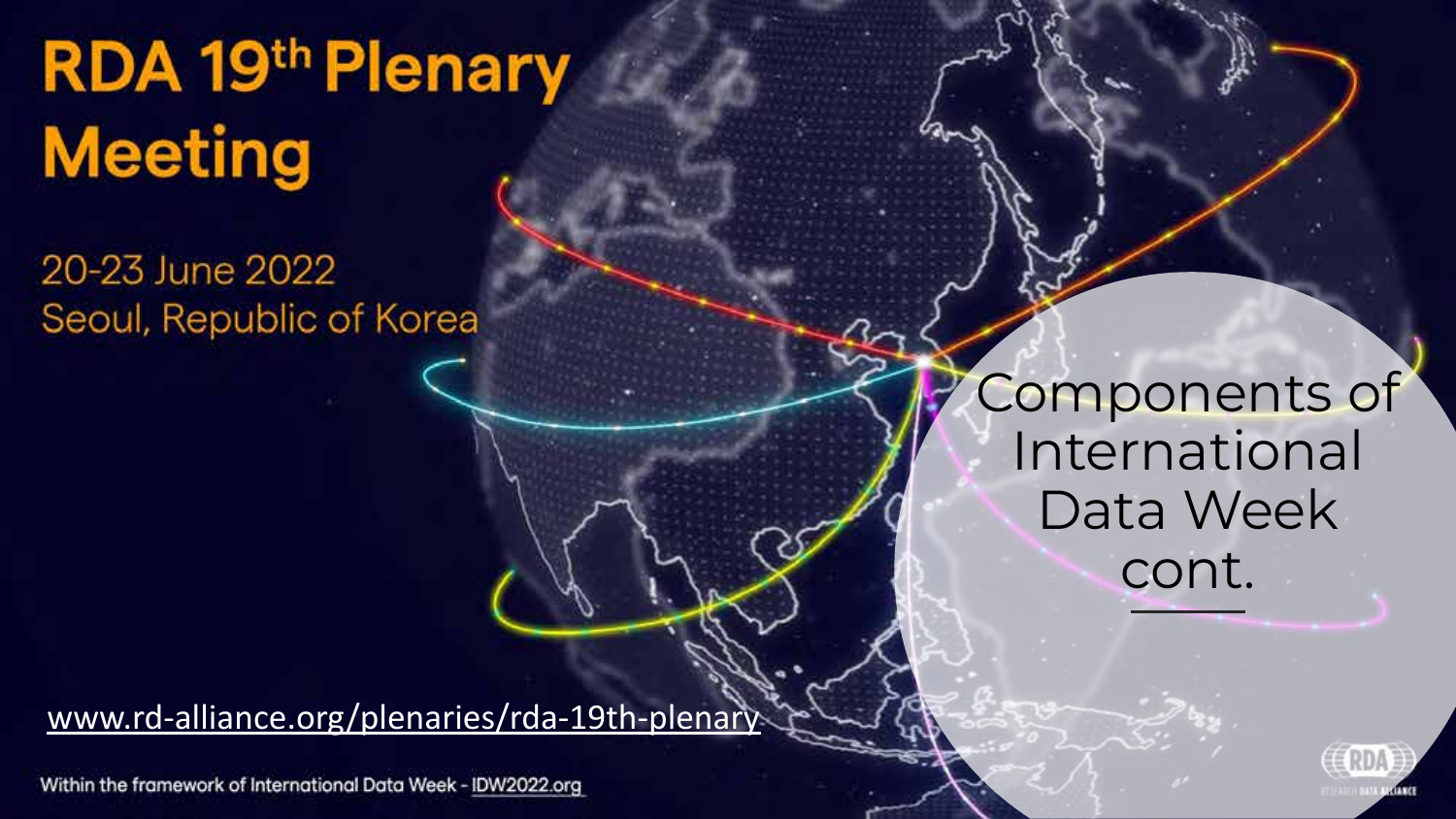# P19 Themes and Highlights



RDA Plenary Meetings bring together a unique community of data scientists, librarians, computer scientists, and domain scientists.

These working events help move the community forward in creating tangible deliverables that improve data sharing across disciplines, technologies, and countries.

RDA Plenary includes Working, Interest, Community of Practice, Joint group and Birds of a Feather (BoF) sessions.

### **RDA PLENARY THEMES**

- 1. FAIR, CARE, TRUST Principles
- 2. FAIR, CARE, TRUST Adoption, Implementation, and Deployment
- 3. Institutional Data Infrastructures and Environments
- 4. Regional or Disciplinary Data Infrastructures and Environments
- 5. International Data Infrastructures and Environments
- 6. Training, Stewardship, and Data Management Planning
- 7. Semantics, Ontology, and Standardization
- 8. Data Lifecycles Versioning, Provenance, Citation, and Reward
- 9. Discipline Focused Data Sessions
- **Get the most out of the Research Data Alliance Plenary 19 at IDW 2022 - see [recordings & slides](https://www.rd-alliance.org/webinars-why-attend-rda-19th-plenary-idw-2022)** 10. Other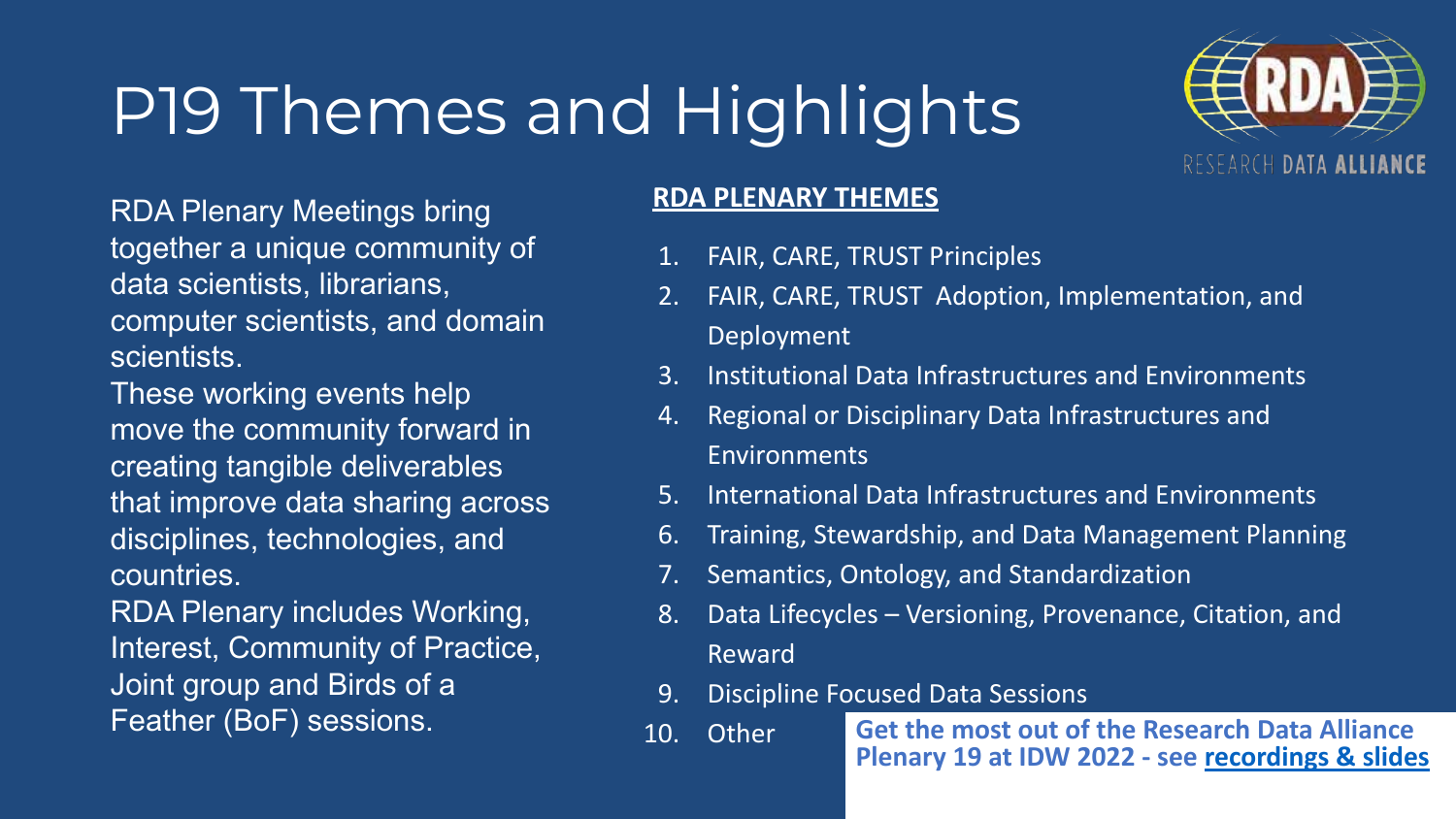20 - 23 June, 2022 @ Seoul, Republic of Korea

**Convened by** 

### Registration Process

- 1. Create an account
- 2. Complete the Registration form
- 3. Pay
- 4. Registration confirmation with access to Whova

### Register at: IDW2022.org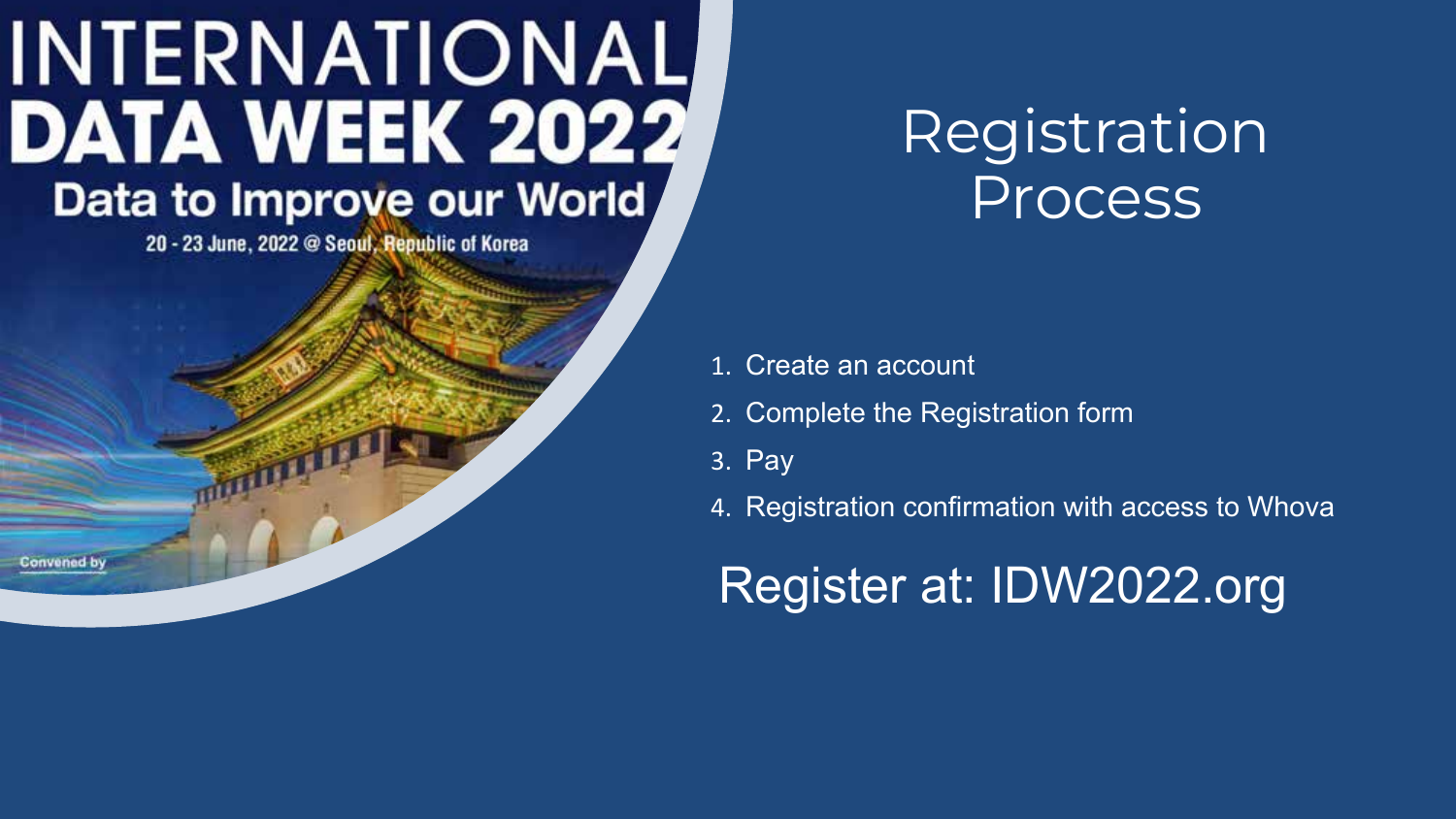20 - 23 June, 2022 @ Seoul, Republic of Korea

Convened by

# Packages

In person ticket fee includes:

• Full online access to the 4-day conference<br>and all recordings for 8 weeks post event

- 
- 
- All coffee breaks and lunches (box lunches)<br>• Welcome Reception (Monday 20 June)<br>• Gala / Networking Dinner (Thursday 23 June)<br>• Delegate pack
- 

Virtual ticket fee includes:

Access to all IDW 2022 virtual event components to the 4-day conference and access to all available recordings for 8 weeks post event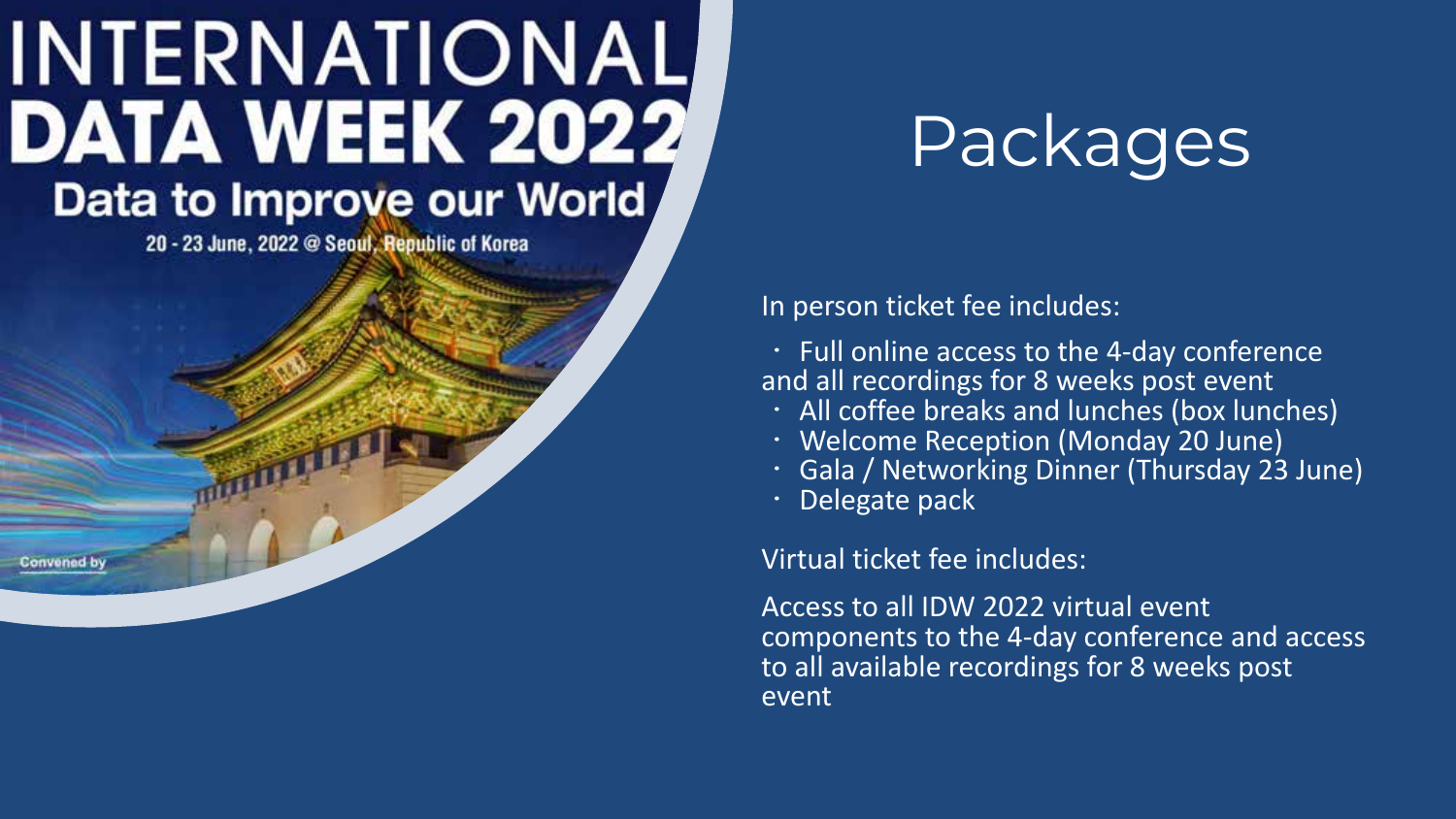20 - 23 June, 2022 @ Seoul, Republic of Korea

**Convened by** 



| <b>CATEGORY</b>                                                                                           | <b>ATTENDANCE</b> | <b>EARLY BIRD</b> | <b>FULL FEE</b> |
|-----------------------------------------------------------------------------------------------------------|-------------------|-------------------|-----------------|
| <b>STANDARD</b>                                                                                           | <b>Virtual</b>    | \$250             | \$350           |
|                                                                                                           | <b>Onsite</b>     | \$550             | \$750           |
| <b>Student</b>                                                                                            | <b>Virtual</b>    | \$125             | \$200           |
|                                                                                                           | <b>Onsite</b>     | \$250             | \$300           |
| <b>LMIC</b>                                                                                               | <b>Virtual</b>    | \$150             | \$200           |
|                                                                                                           | <b>Onsite</b>     | \$250             | \$300           |
| <b>US Dollars</b><br><b>LMIC (Low &amp; Lower Middle Income Countries based on World Bank Definition)</b> |                   |                   |                 |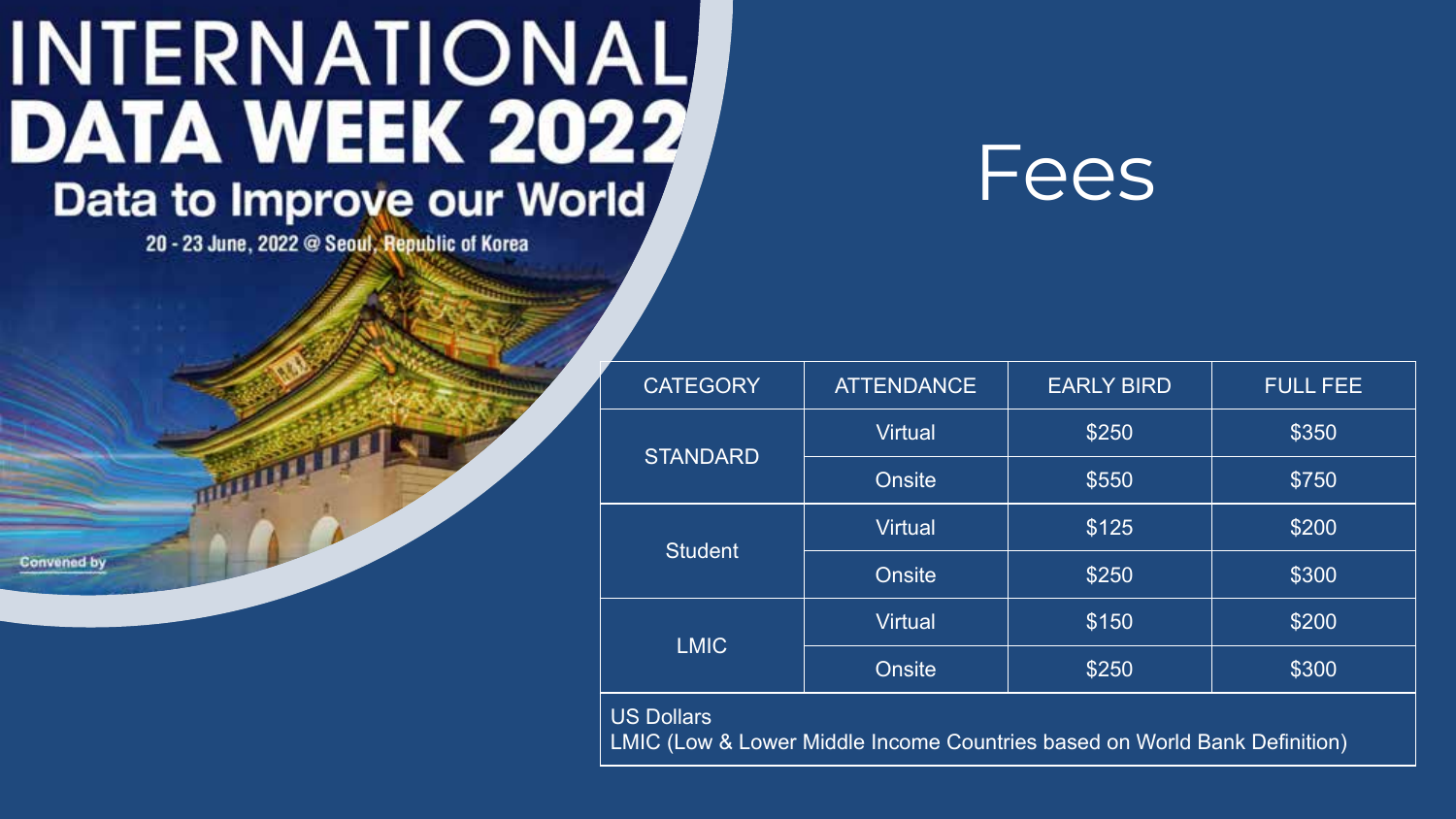20 - 23 June, 2022 @ Seoul, Republic of Korea

## Payment and **Cancellation**

- Credit/Debit cards (Visa/Mastercard/AMEX/JCB/Unionpay)
- **PayPal**
- Bank transfer

-Notification of any cancellations for either virtual or onsite registrations made up to 7 days prior to the conference (12/06/2022) will be accepted after deduction of the processing fees imposed by our payment platform, Toss. Please contact registrations@internationaldataweek.org for replacement attendees/registration transfers and any questions or concerns.

- Notifications received after 14.59 UTC on 12/06/2022: are not refundable.